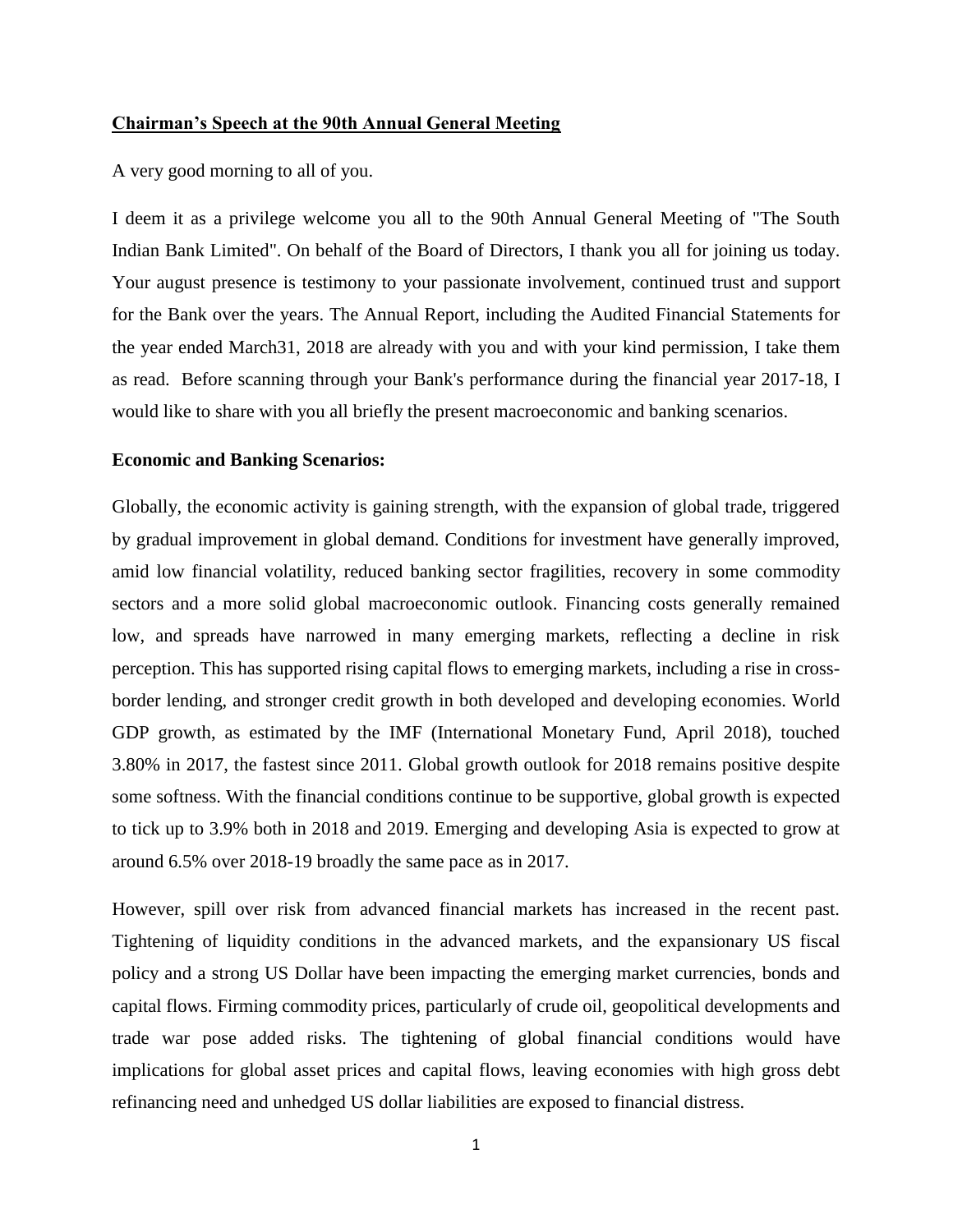After lagging for five consecutive quarters, economic growth in India is turning around. India has emerged as the fastest growing major economy in the world as per the Central Statistics Organization (CSO) and International Monetary Fund (IMF) and it is expected to be one of the top three economic powers of the world over the next 10-15 years. India's GDP is estimated to have increased 6.7 per cent in 2017-18 and is expected to grow by 7.4 per cent in 2018-19.

The Indian banking industry, which supports the world's fastest growing large economy, has been grappling with challenges that test its strength and resilience. During the year under review, the Reserve Bank of India has initiated various measures to ensure that the system, operational processes, cyber security and risk management for the banking sector are sound, safe and healthy. Though these challenges are real, it is very important to admit the fact that at this stage of development of our country, the banking sector in India continues to remain at the centre of fast pacing our inclusive growth agenda forward. Credit growth of scheduled commercial banks (SCBs) showed an improvement, while the same of public sector banks (PSBs) continued to lag behind their private sector peers. The stress in the banking sector continues as gross nonperforming advances (GNPA) ratio of SCBs increased from 9.6 in March 2017 to 11.6in March2018. Even though the restructured advances ratio declined significantly, the stressed advances ratio increased from 12.0 to 12.5 in the same period. It may also be noted that Capital to risk weighted asset ratio (CRAR) of SCB's has increased from 13.6 to 13.8, basically on account of improvements in the CRAR of Private sector banks.

## **The Key Developments**

- $\triangleright$  Government of India has unveiled a two-year plan to strengthen the public sector banks through reforms and capital infusion of Rs.2.11 lakh crore (US\$ 32.5 billion). That will enable these banks to play a much larger role in the financial system and give a boost to the MSME sector. In this regard, the Lok Sabha has already approved recapitalisation bonds worth Rs.80,000 crore (US\$ 12.62 billion) for public sector banks, which will be accompanied by a string of structural reforms.
- The Insolvency and Bankruptcy Code, 2016 has been emerged as the lynchpin for resolving stressed assets in a time-bound manner.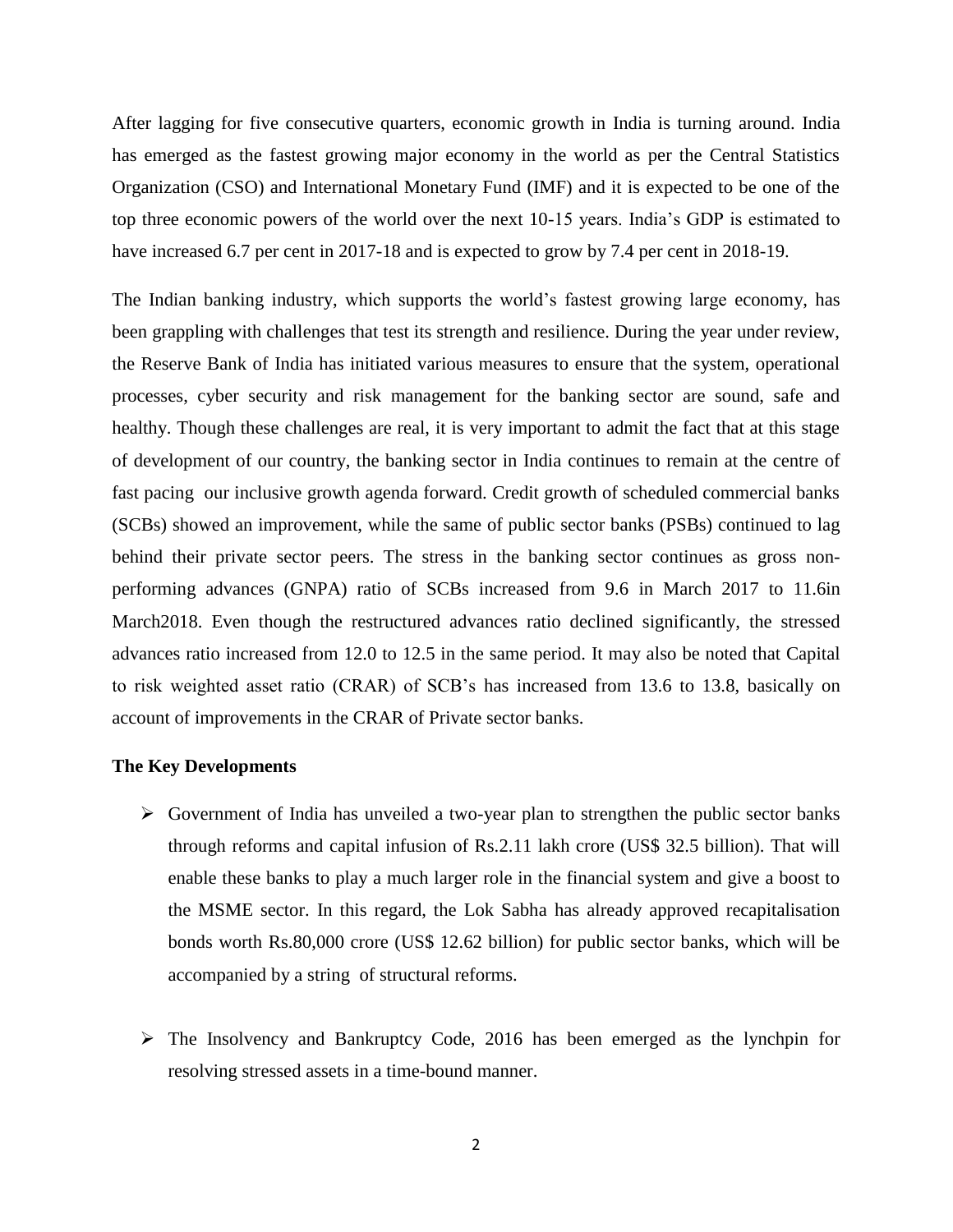- A new portal named 'UdyamiMitra' has been launched by the Small Industries Development Bank of India (SIDBI) with the aim of improving credit availability to Micro, Small and Medium Enterprises' (MSMEs) in the country.
- $\triangleright$  The Companies which were identified by the RBI as the major defaulters has been referred to NCLT to resolve the NPA menace.

# **Performance of the Bank**

Despite the challenges and stress faced by the banking industry during the year under review, your Bank had achieved a net profit of Rs 334.89 crore for FY 2017-18. The net profit for the previous financial year was Rs. 392.50 crore.

The Key financial highlights for FY 2017-18 can be summed up as under:

- $\triangleright$  The operating profit has gone up from Rs.1214.60 crore in 2016-17 to Rs.1480.79 crore, registering a growth of 21.92%.
- $\triangleright$  The Earnings per share and Book value per share for the year ended March 31,2018 stood at Rs.1.86 and Rs.28.98,respectively.
- $\triangleright$  The capital plus reserves of the Bank moved up from Rs.4,845.47 crore to Rs.5,241.22 crore on account of exercise of options and plough back of profits during the year.
- $\triangleright$  The non-corporate advances (62.91 % of total advances)grew by 18.80% during FY 2017-18, in line with your Bank's focus on retail business.
- $\triangleright$  During the year, credit flows to the Priority and Agriculture sectors were over the regulatory prescriptions. The total Priority Sector advances (net of PSLC) as at the end of the financial year stood at Rs.21,757.12 crore, constituting 46.89% of the Adjusted Net Bank Credit (ANBC) as against the mandated40%.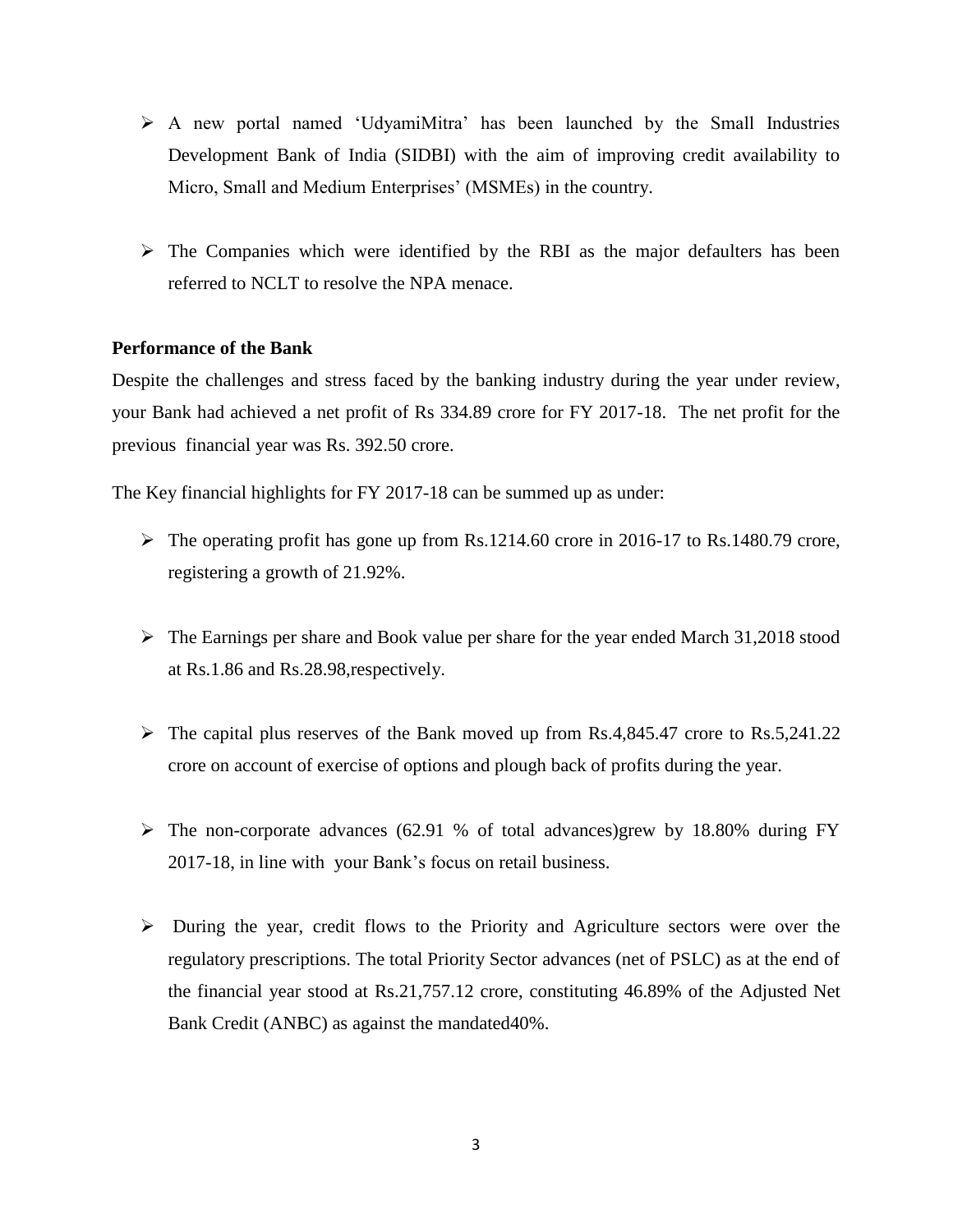$\triangleright$  The Bank has successfully widened its network across India with 854 branches, 55 extension counters and1331 ATMs and 51 CDMs /CRMs. The Bank has opened10 new outlets (4 Branches and 6 Extension Counters),60 ATMs and 4 CRMs across the country during the financial year 2017-18.

The Bank accords utmost importance to skill enhancement of staff members. Training Programme is conducted at SIB Staff Training College (SIBSTC), Thrissur and at 7 Regional Training Centres (RTCs) for development of professional skills. Training programmes are designed to develop competency of while imbibing the SIBIANS' spirit and culture through an effective learning process. During the financial year2017-18, the Bank has imparted training to 4,240 officers,1,689 clerical and 279 sub staff in various aspects of banking operations. A total of 6,405 personnel were trained during the FY 2017-18, which is about 81% of total staff strength of 7,946as on March 31, 2018. This is in consonance with the Bank's priority of continuous up-gradation of skills to ensure that the staff members meet the rising expectations of customers and discharge services professionally covering the entire gamut of banking operations. In addition to six RTCs located at Delhi, Mumbai, Kolkata, Hyderabad, Chennai & Bangalore, one moreRTC at Coimbatore has started functioning during the year.

Your Bank is a front-runner in innovations in technology with a view to providing safe, secure and convenient banking facilities to its customers. The Digital/Technology initiatives/solutions embarked during the year are:

- Full-fledged implementation of GST in the CBS. GST collection and flow of invoices from the Bank to the GSTN network is done in a seamless manner.
- e-Academia allows parents to remit fees online using Debit Card/Credit Card/Net Banking without waiting in a long queue to remit the fees of their children.
- FEEBOOK online event based fund management/collection portal, with a tagline 'You Decide You Collect' allows organizations/ institutions/ associations conducting any number of events with fees involved in it to create their own payment portals, do any modifications on their payment portal, and view the payment reports as and when required. Payments can be made through Payment Gateway solution offered by the Bank.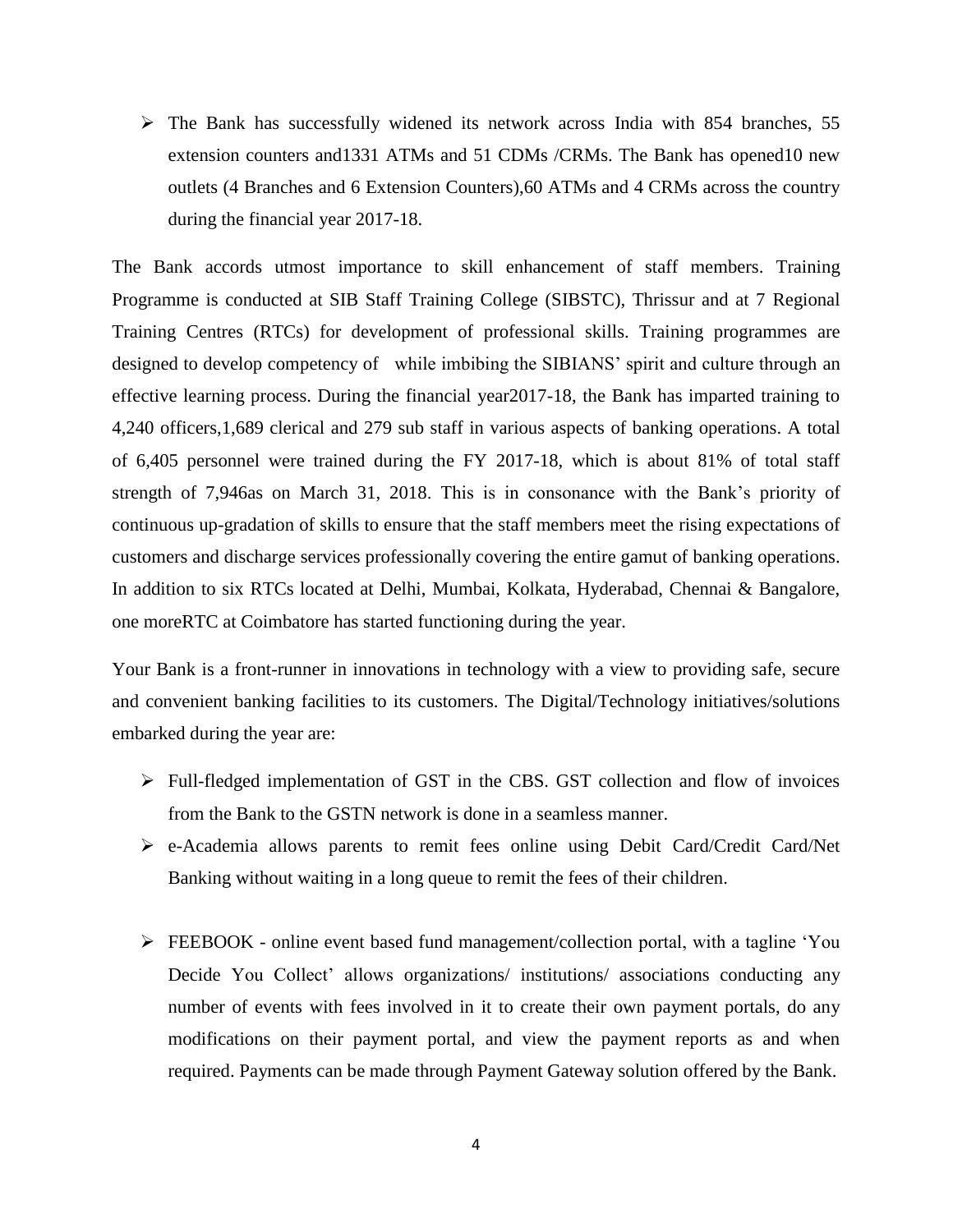- $\triangleright$  Under the Supply Chain Finance Scheme, the Bank has introduced(1) Vendor Finance Scheme to address financing the vendors/suppliers of raw-materials, components, etc. to manufacturing companies (referred to as corporate) and (2)Dealer Finance Scheme to finance dealers of the products manufactured by corporate.
- $\triangleright$  Migrated on premise e-mail solution to the cloud based email solution.
- $\triangleright$  Optimizing infrastructure using Virtual Machines. The Bank has implemented second factor authentication in CBS for branch user login. This is to strengthen the user level login security with efforts to curb the practice of credential sharing among employees.
- Implementation of Straight Through Processing (STP)between CBS and SWIFT. All types of SWIFT messages are automated and inward processing of SWIFT messages has also been brought into the purview of STP.
- $\triangleright$  Implementation of automated DR management solution-Ensures that applications can be resumed from DR site during any disaster as per the defined RTO (Recovery Time Objective).
- $\triangleright$  LOS (Loan Origination System) was introduced in the Bank in a phased manner for Retail & SME loans, for scaling up loan volumes and quick processing of loan applications from centralized hubs with reduced TAT.
- Implementation of Process Automation Solution –Automation solution for converting Non STP processes to STP to ensure secure, seamless and automated Data Transfer across different nodes.
- Aadhaar linking/seeding enabled across all customer touch points.
- $\triangleright$  Implemented NACH H2H automation mechanism by which mandate management & ACH processing is happening via STP process.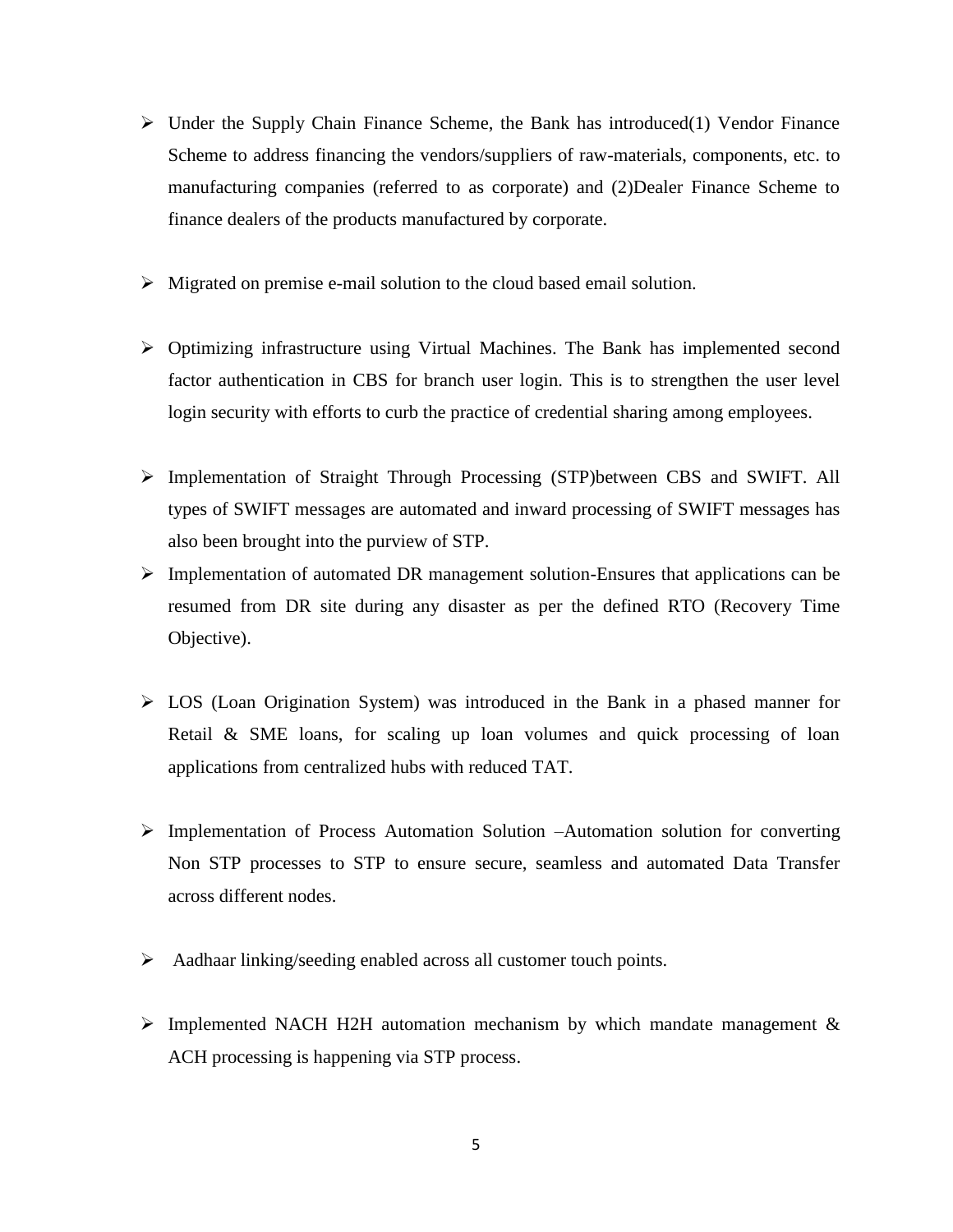- $\triangleright$  SIB is the first Bank to be certified as EMV enablement as Issuer on ATMs.
- Anti-skimming solution in ATMs to safeguard ATMs and especially ATM customers from loss and fraud.
- Introduced MasterCard Business Debit Cards.
- Dynamic Currency Conversion Support for MasterCard International Transactions-Foreign MasterCard card holders will be able to withdraw money from Bank's ATMs by knowing the transaction value in their home currency
- Introduction of Payment Gateway Service in tie-up with M/s Worldline has become an important tool for acquiring float funds and new business relationships.
- $\triangleright$  Bharat Bill Payment Systems BBPS which will offer integrated and interoperable bill payment services to customers across geographies with certainty, reliability and safety of transactions.
- $\triangleright$  NETC National Electronic Toll Collection which helps the vehicles with a RFID tag to pass through the toll plazas across the country, seamlessly.
- $\triangleright$  Bharat QR issuing and acquiring- QR based transactions by making use of debit cards and UPI.
- $\triangleright$  Enabled GST Payment, Online Loan against deposit opening, IT Returns e-filing, Online Mutual Fund Service, Funds Transfer to Virtual Accounts through Internet Banking.
- Block Chain Based Cross Border Remittance Solution, an important technology set to completely improve the remittance system and potentially assist and improvise the existing bank settlement system, and active participation on other block chain consortiums focusing on different implementation projects.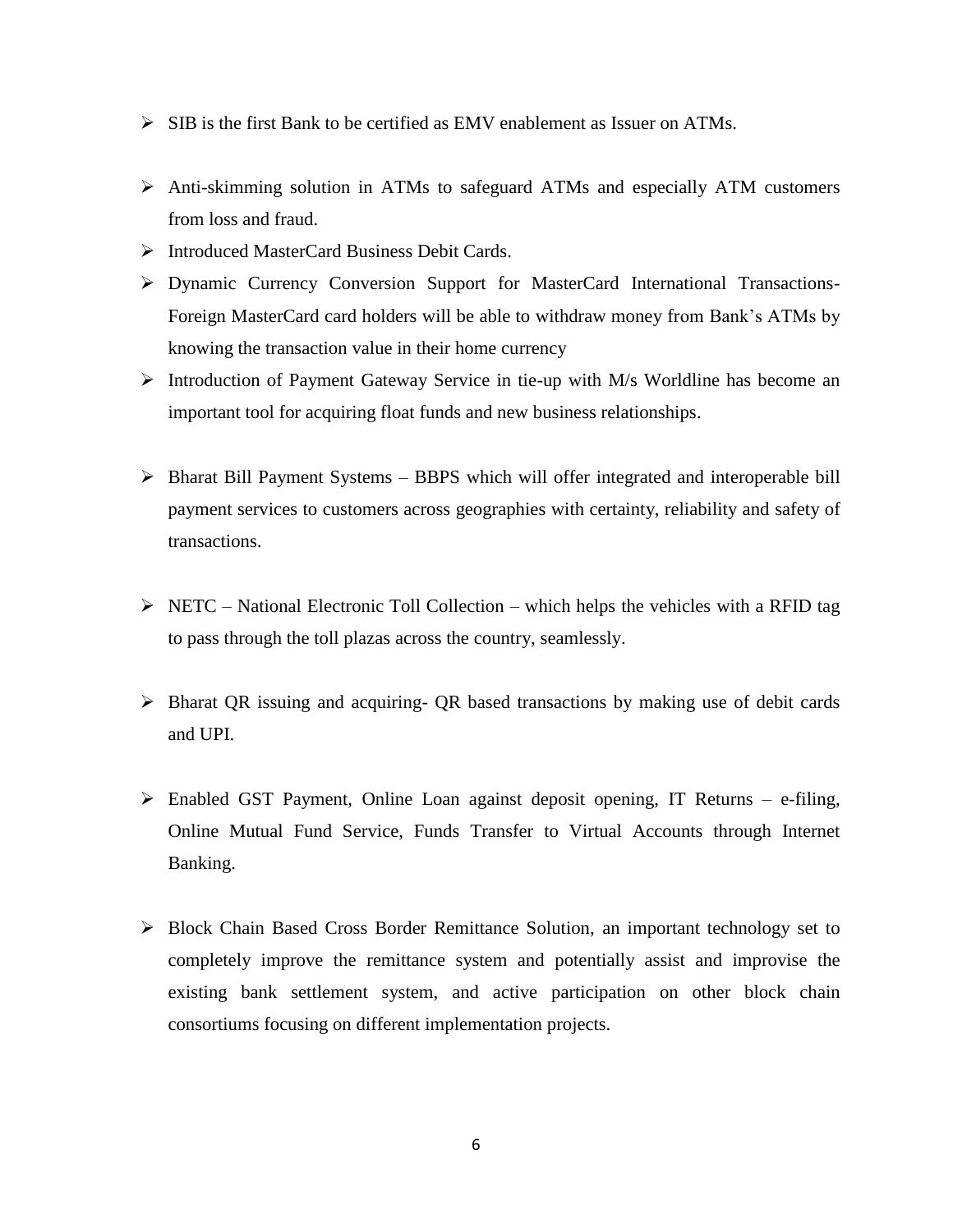- $\triangleright$  Digital On boarding CASA and Insurance. In addition to tab banking and quick opening in branches based on Aadhaar, the Bank has also introduced end to end digital on boarding for insurance products of Bank's partners.
- The Bank has started operations of Representative office at Dubai in UAE from 25.04.2018.
- The Bank has started TAB Based Account opening by instant KYC verification.
- $\triangleright$  The Bank has started instant account opening by biometric verification at branches.
- The Bank has started issuing "FASTAG" to vehicles enabling Toll payments digitally without waiting at Toll Booths.
- $\triangleright$  The Bank has rolled out a centralised monitoring mechanism for continuous monitoring of accounts above Rs.5.00 crore.
- $\triangleright$  Yet another milestone was the setting up of a centralised "collection hub", which ensures continuous follow up of potential loan impairments, follow up through SMS, tele-calls ,etc.

# **CORPORATE SOCIAL RESPONSIBILITY (CSR):**

South Indian Bank is grateful to the society that has supported and encouraged your Bank during its long journey of growth and development. Your Bank believes that no organization can make sustainable development without the patronage of the society. In line with the CSR Policy and in accordance with Schedule VII, section 135 of Companies Act, Bank undertook various activities during FY 2017-18.

The Bank had spent Rs.7.28 crore during 2017-18 towards CSR activities against Rs.4.03 crore in the Year 2016-17. Further, an outlay ofRs.9.50 crore has been sanctioned in various socially relevant projects, pending disbursements as on March 31, 2018. The Bank expects that this outlay will be positively spent during the following years. The Bank stays committed to its Corporate Social Responsibility and intends to increase the spending under CSR in future.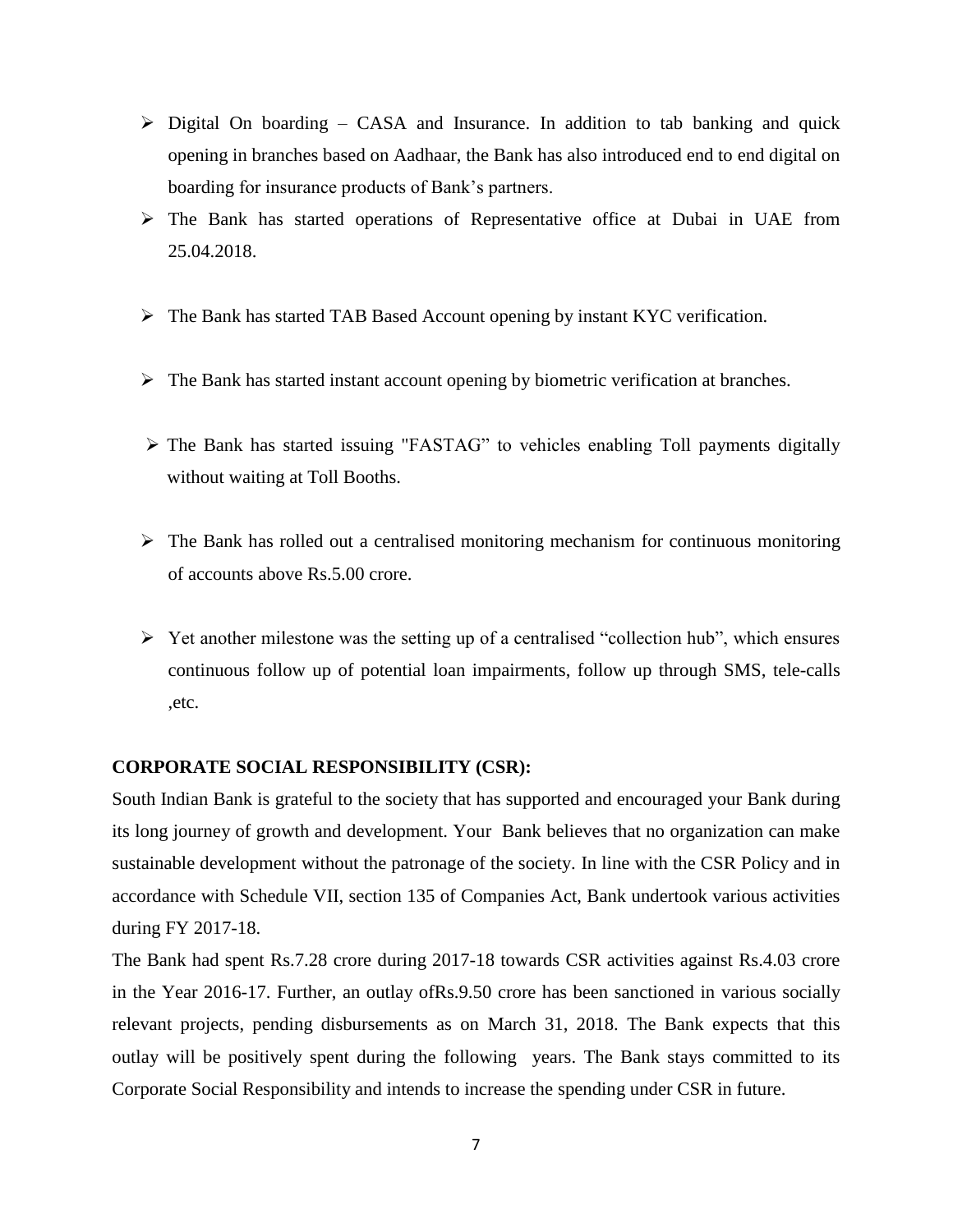## **RISK MANAGEMENT**

The perception of risk management has been radically changing within the industry. The Bank has in place a robust risk management structure, which proactively identifies the risks faced by your Bank and helps in mitigating the same, while maintaining proper trade-off between risk and return, thereby maximizing the shareholder value. The Bank has put in place sound risk management architecture and best practices that is overseen by Risk Management Committee of the Board (RMCB). Bank is in the process of implementing Enterprise Wide Risk Management Solution (EWIRMS), as a part of moving over to advanced approaches of Basel II, which will facilitate suitable alignment of risk and capital to the overall business strategy.

The Bank has been calibrating the system of comprehensive risk profiling of the Bank in line with regulatory guidelines that will facilitate integrated risk management through effective assessment of the level and direction of key risks.

# **Internal Control Systems and Compliance**

Your Bank recognises the importance of strengthening the internal control systems and the quality of compliance. The internal audit system has recently been revamped by benchmarking the best practices in the industry. The effectiveness of the three lines of defence has been finetuned to deal with the changing product lines and technology, and dynamic operating environment. A separate Compliance Department is ensuring that all regulatory norms are followed, both in letter and spirit.

#### **Awards and Accolades**

The Bank has received following awards during the Financial Year 2017-18:

 $\triangleright$  Dun & Bradstreet Award – Best Private Sector Bank Priority Sector (Agri)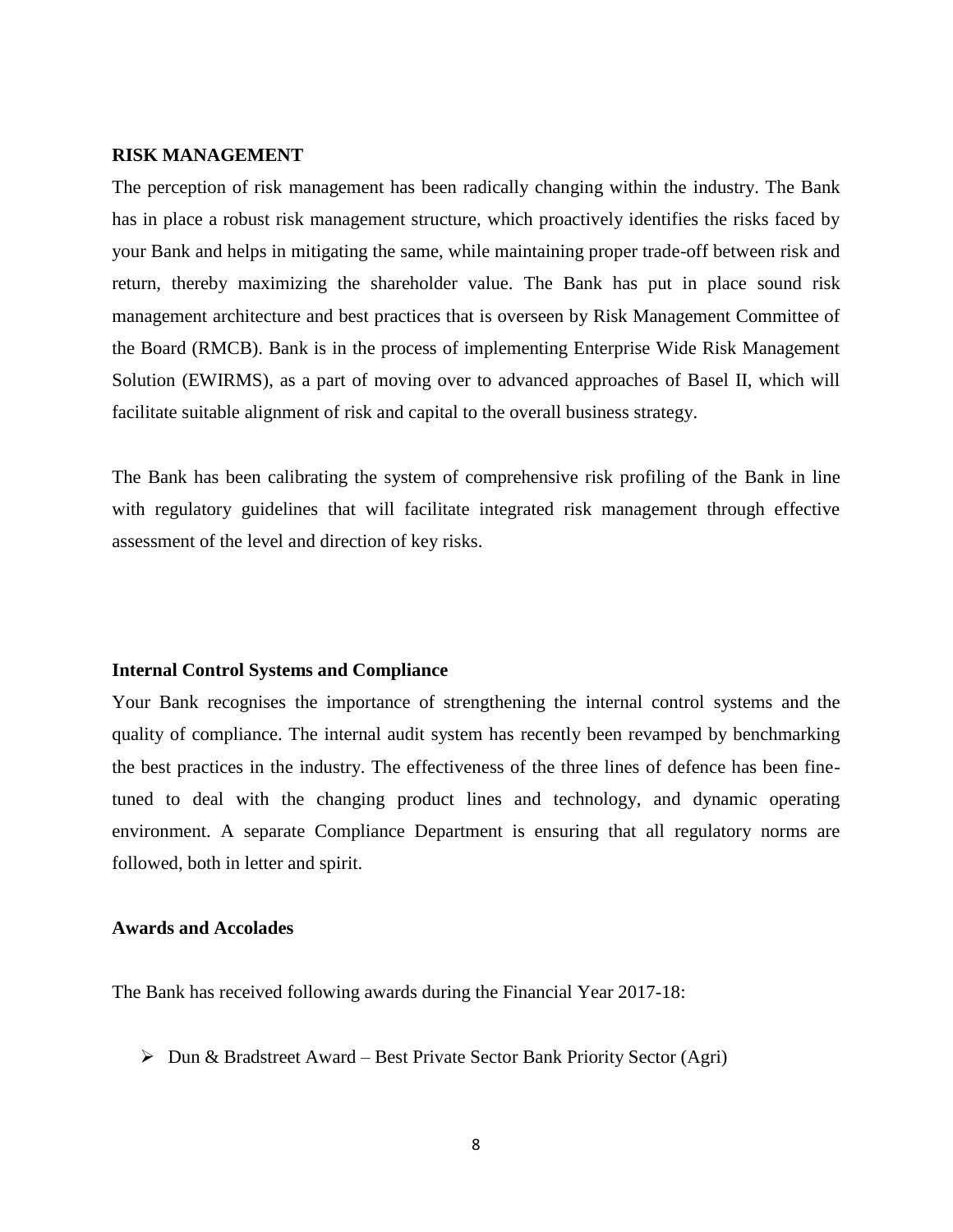- $\triangleright$  IDRBT Best Bank Awards Best Bank Award for Digital Banking among Small Banks' and Best Bank Award for High Performance IT Ecosystem among Small Banks.
- Banking Excellence Award 2017 for Private Sector Bank by State Forum of Bankers Club (Kerala).
- Digital India Excellence Award for innovation in mobile app 'Digi e-lock'.
- FIEO Export Award 2015-16- Best Financial Services &Foreign Exchange Earner in Southern Region (Gold).
- ASSOCHAM Award Social Banking Excellence Award 2017(Priority Sector Lending).
- $\triangleright$  IBA Technology Awards 2018
	- a. Winner Best Technology Bank of the Year
	- b. Winner Best payment initiatives
	- c. Winner Best use of Digital and Channel technologies
	- d. Runner up Best Financial Inclusion initiatives
	- e. Runner Up Best IT risk and Cyber Security initiatives

## **Looking Ahead**

The management team, led by the Managing Director & CEO has charted a clear and sustained growth plan. The path is based on well-defined risk appetite and risk management policies and practices, optimal capital allocation framework, and sound internal control systems and compliance. Retail banking continues to be the core focus of the Bank to fulfil its 2020 Vision of becoming a'Retail Banking Power House'. Our quality of leadership talent is nurtured and wellplaced to execute the Bank's new business strategies. I am confident that the coming years will help the Bank to maintain and enhance its strengths and optimally tap the diverse growth opportunities that our country presents.